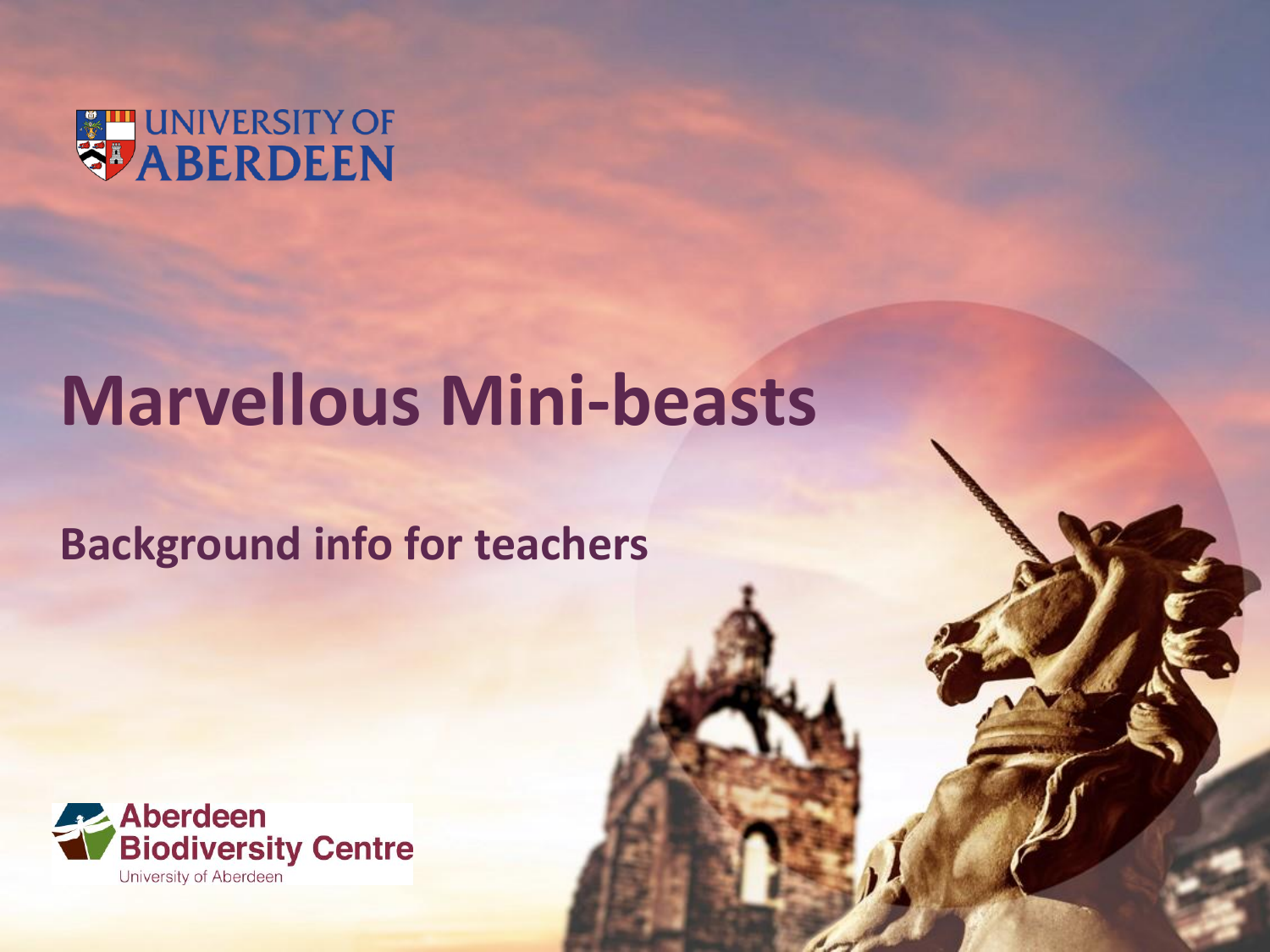#### Introduction to Minibeasts



- Minibeasts are Invertebrates
- Invertebrates have no backbone.
- Around 95% of all animal species are invertebrates
- Huge diversity of Invertebrates on Earth











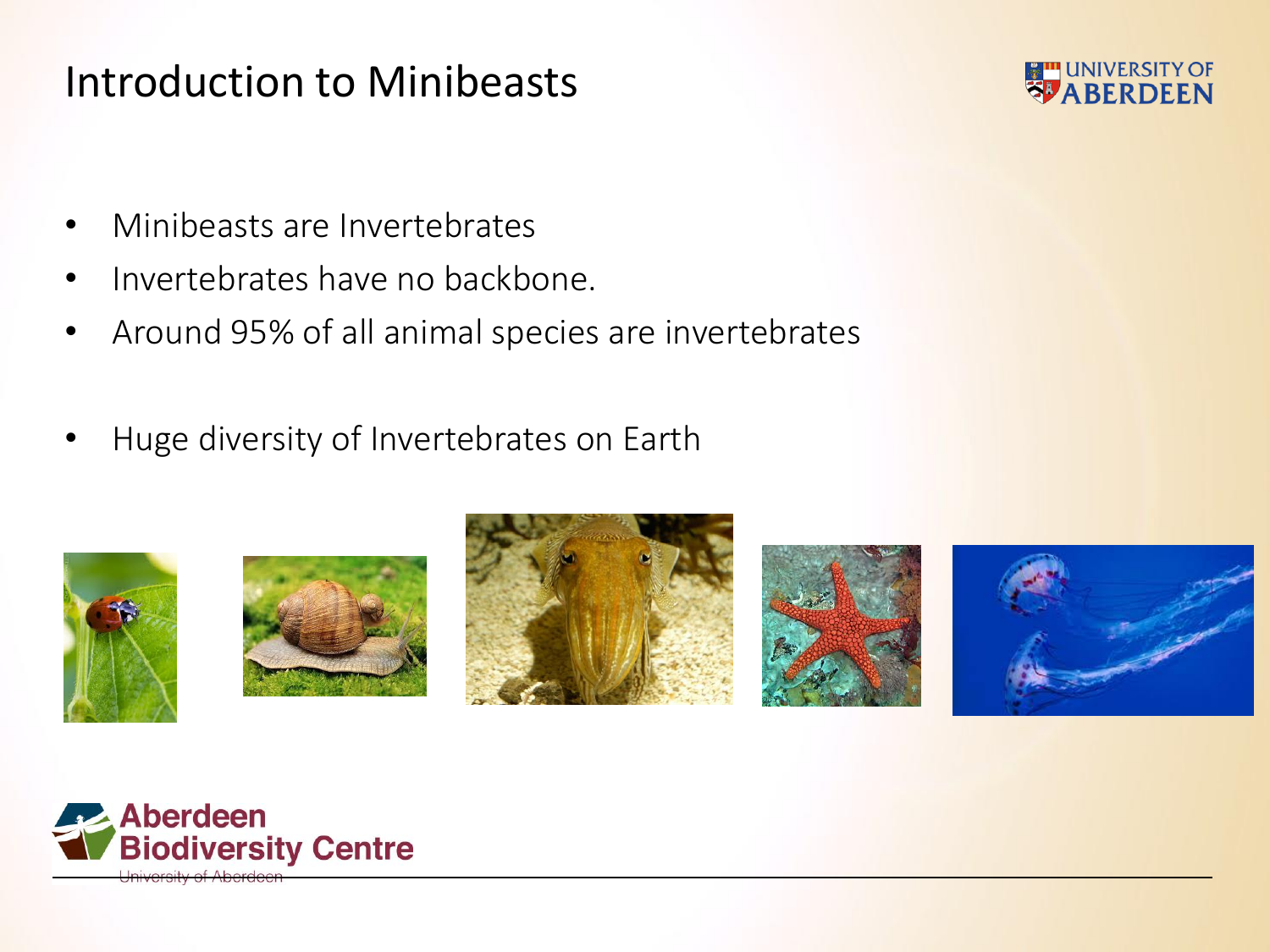#### Importance of Minibeasts



- Minibeasts as food
	- Minibeasts form the base of many food chains



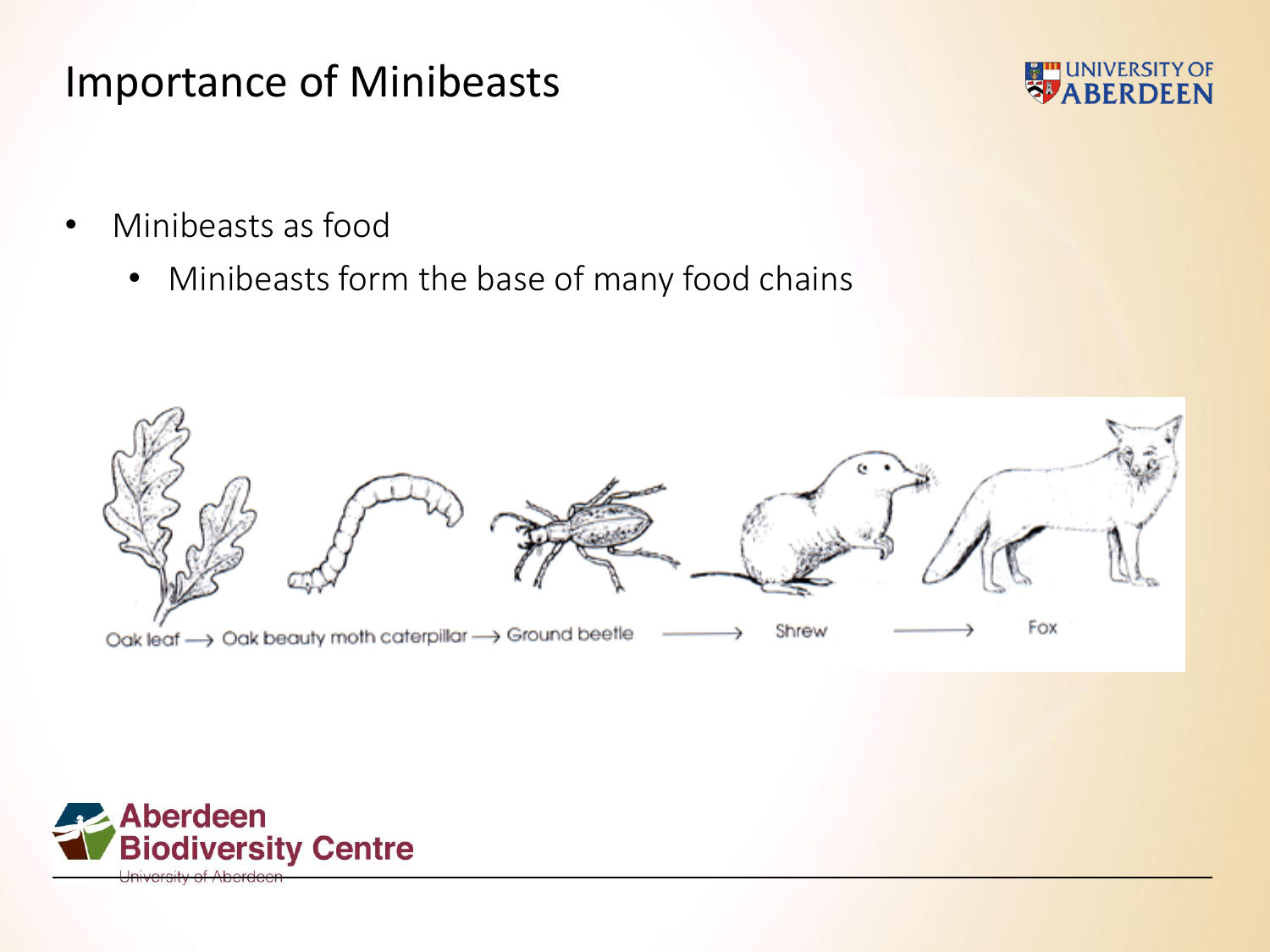# Food chain terminology

- Producer: plants convert energy from the sun
- Consumers: primary, secondary, tertiary
	- Herbivore: eats plants
	- Carnivore: eats other animals
	- Detritivore: eats dead plants and animals
	- Omnivore: eats plants and animals
- Note: this may depend on life cycle stage<br>**berdeen Biodiversity Centre**



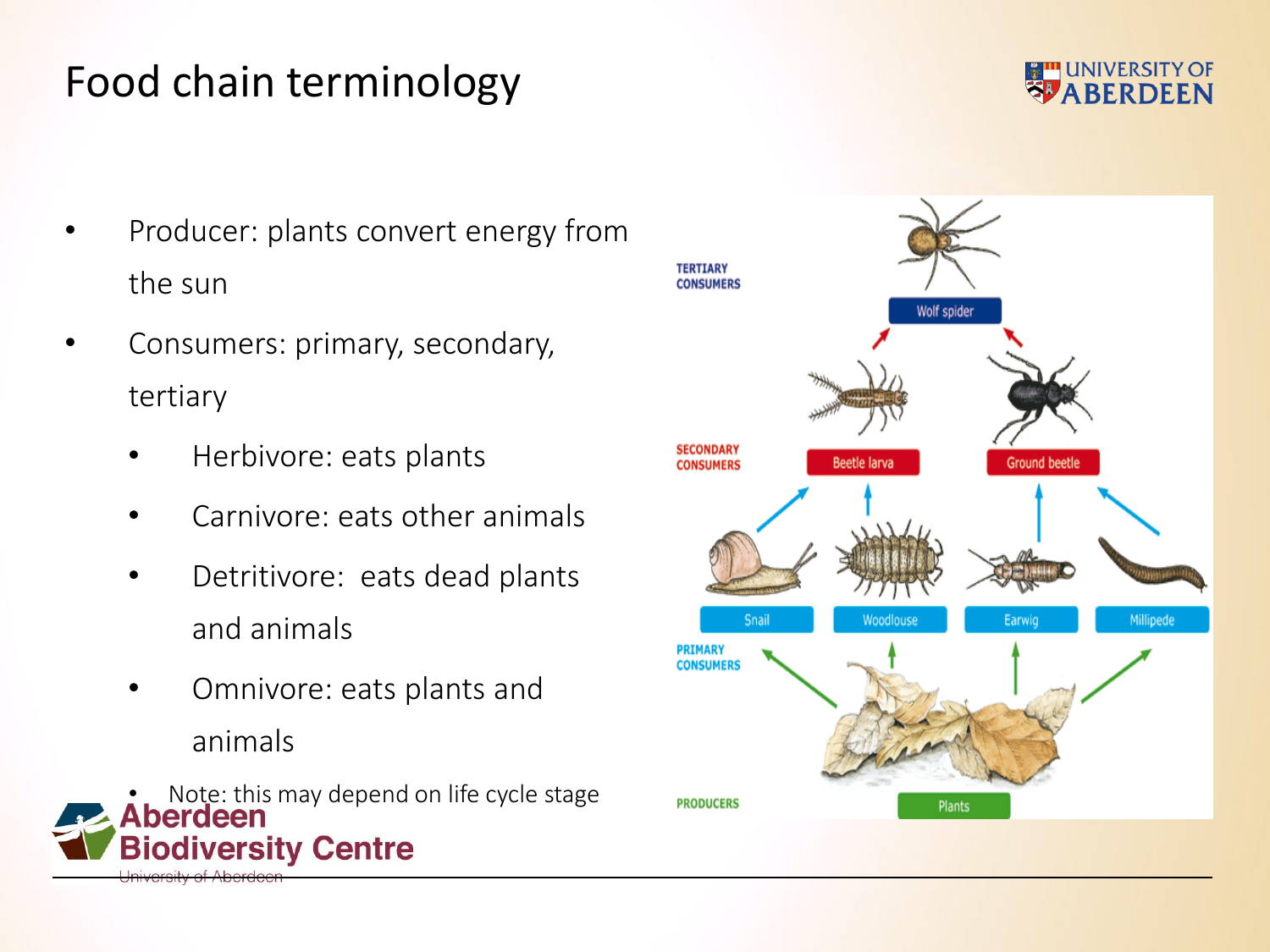#### Minibeasts as Recyclers



- Many of the minibeasts are classed as decomposers.
- As well as feeding on dead leaves, some of them also eat dead trees and the droppings and dead bodies of animals.
- This releases nutrients into the soil. The plants soon absorb these nutrients, and so the cycle continues.

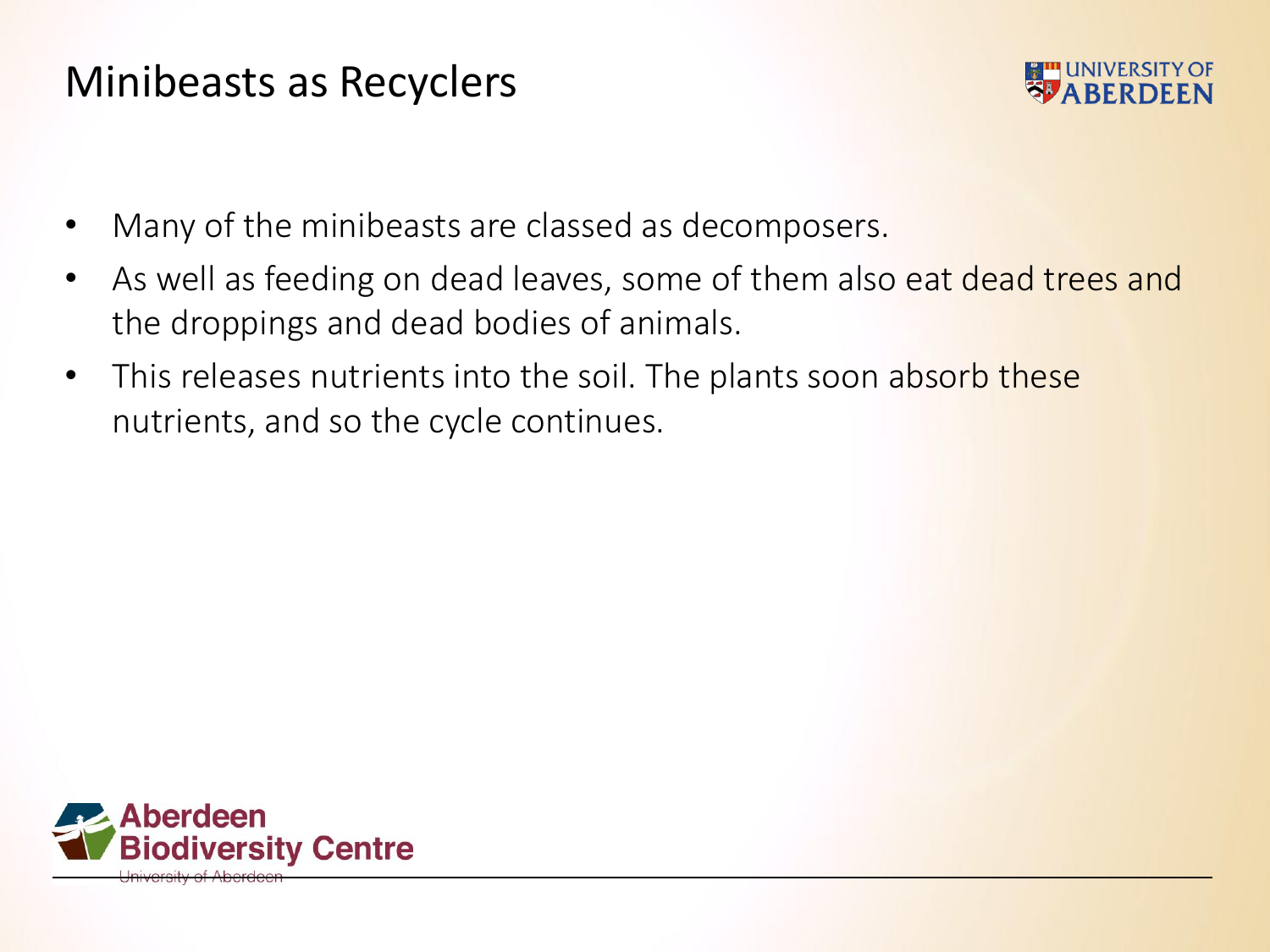# Minibeasts as pollinators



- Many minibeasts (particularly insects) are important as pollinators
- It is almost impossible to over-emphasise the importance of pollinators to us.
- 1 in every 3 mouthfuls of food we eat relies on pollination.
- Pollinating insects include honey bees, bumblebees, solitary bees, flies, butterflies, moths and beetles.
- Without these insects pollinating plants we would not have:
	- Fruit (apple, pear, cherry, strawberry, blueberry, plums, grape etc)
	- Lots of vegetables (pumpkin, tomato, cucumber, carrot, peas etc)
	- Other foods like chocolate, nuts, olives
	- Most flowers
- Pollinators are very important, and need us to care for them!

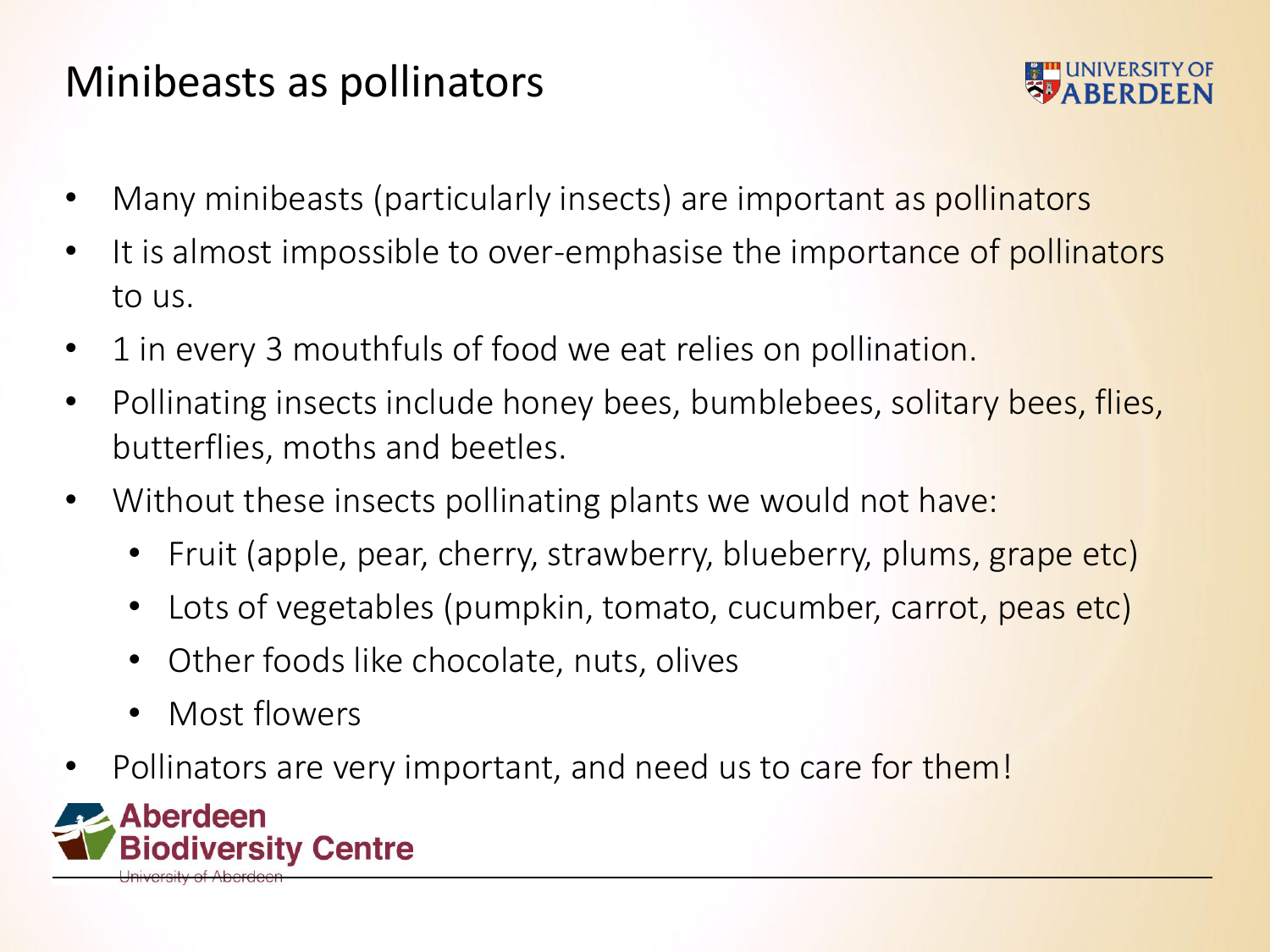# Why teach about minibeasts?



- What knowledge can children gain from mini-beast handling?
- The variety of life  $-$  simple classification.
- Food chains herbivores, detritivores, carnivores. Recycling in nature.
- Life cycles (both of the minibeasts themselves, and the plants they pollinate)
- Adaptations physical and behavioural (different minibeasts are adapted to different habitats)
- What skills can children gain from mini-beast handling?
- Observation skills.
- Respect for living things, natural cycles and environment.
- Duty of care for live animals.

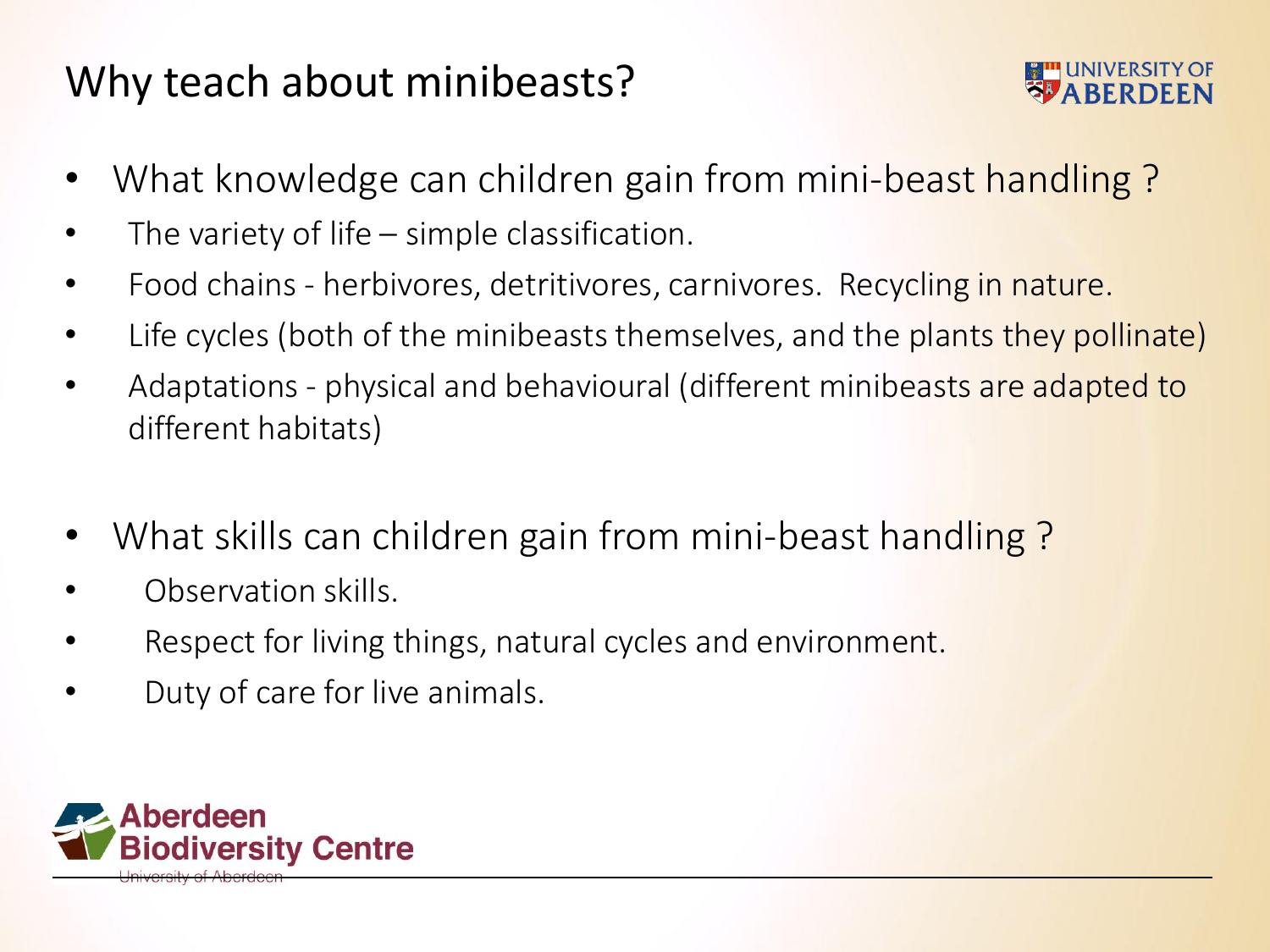

#### Woodlice

- These detritivores are useful in the environment as they recycle dead leaves.
- They are crustaceans and are related to crabs and lobsters but physically and behaviourally adapted for life on land.
- To preserve water they are only active if conditions are damp and/or at night.
- Woodlice are even found in deserts where they live in burrows.
- They have 7 pairs of legs.
- There are 35 species of woodlice in Britain (more than 3000 worldwide!)



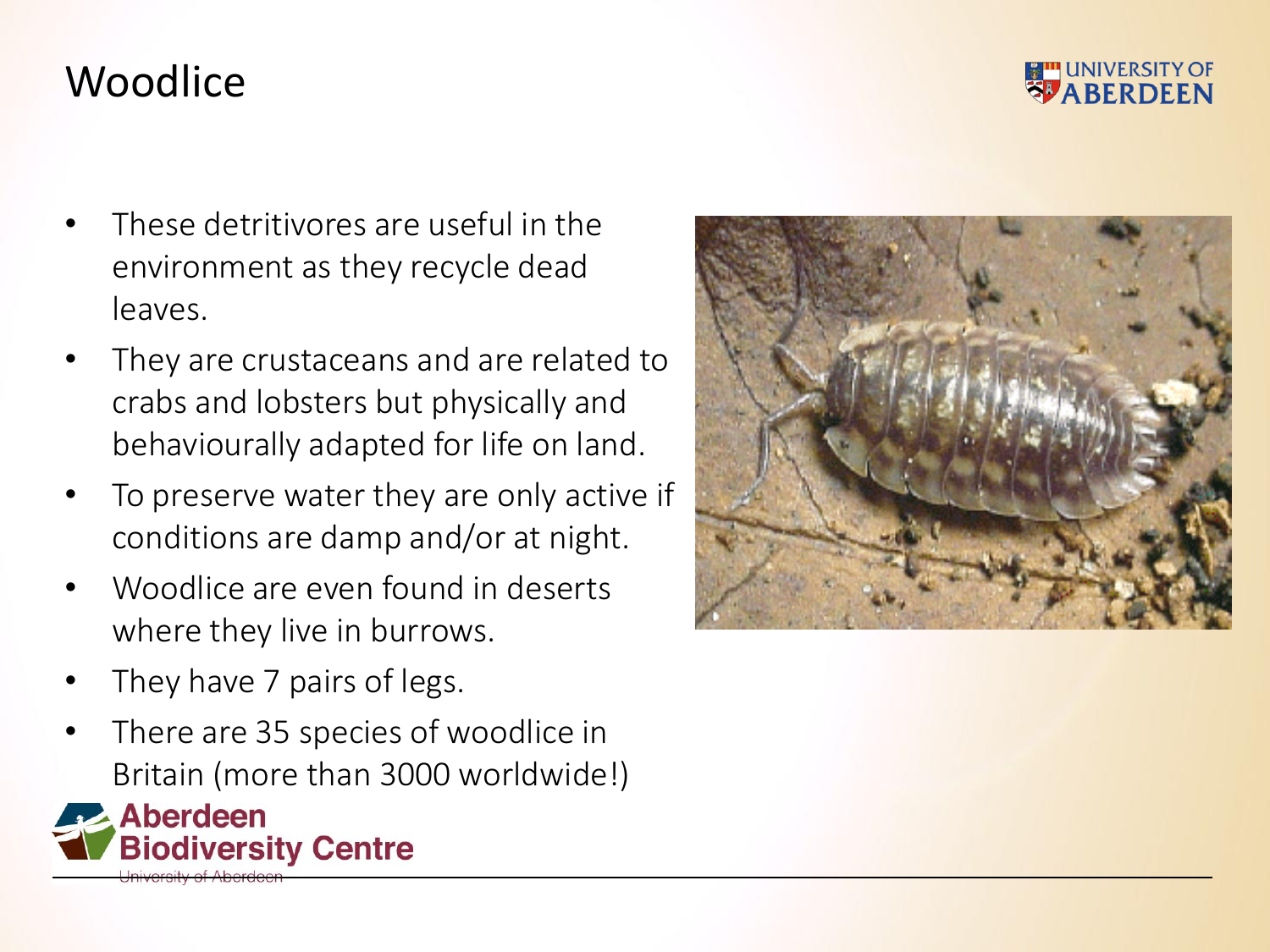# Snails

- Snails are herbivores as they eat plants. They are an important food source for birds and mammals.
- They tend to be nocturnal and have a well developed homing instinct.
- Their two eyes are on the long stalks above their feelers.
- You should be able to see their breathing pore under the right edge of their shell.
- The muscles of the snails foot ripple as it moves and it secretes mucus to reduce friction on dry surfaces.
- There are about 150 species of snails and slugs in Britain.



**UNIVERSITY OF ABERDE** 

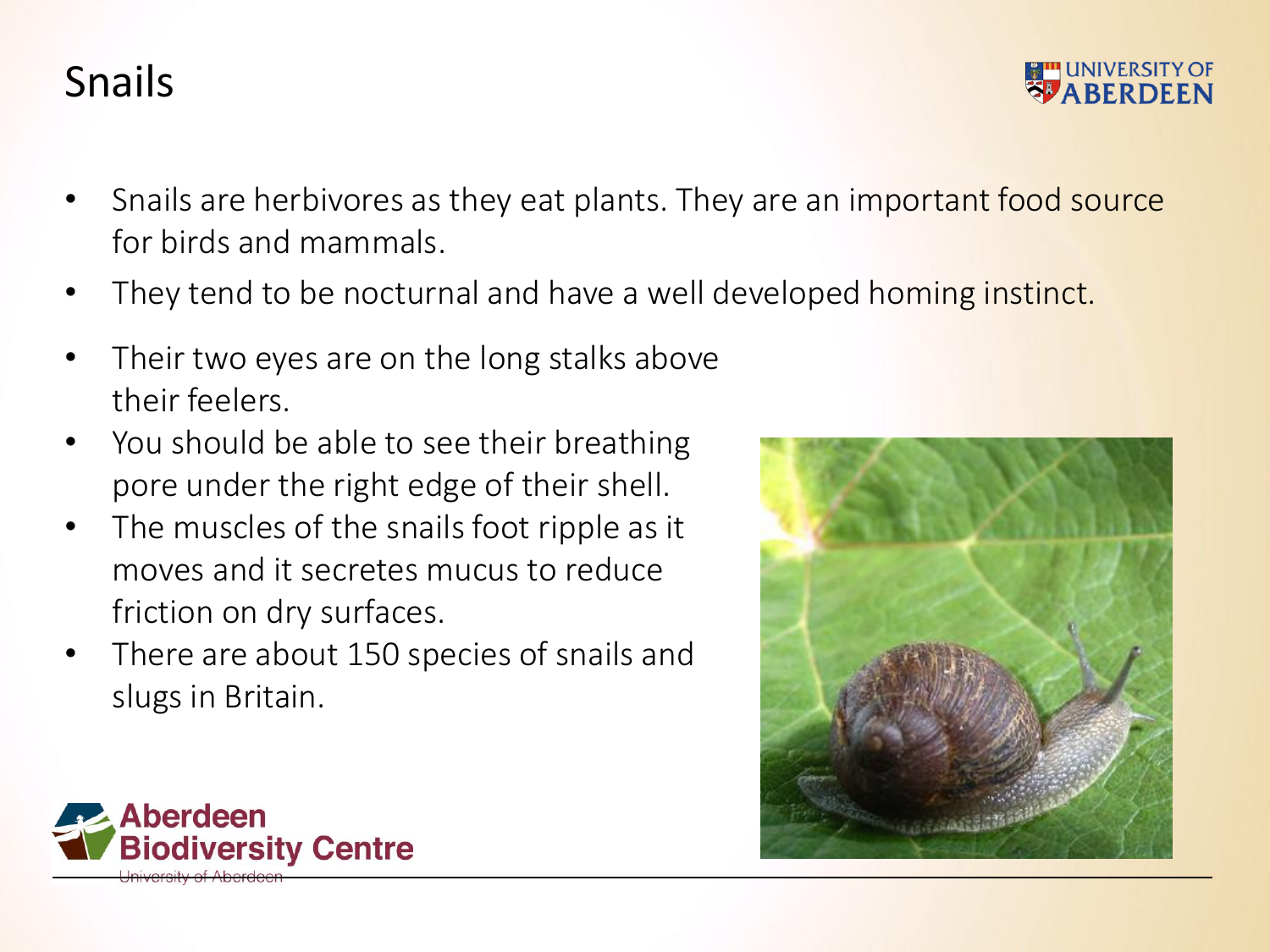#### Worms



- These invertebrates are nature's recyclers they feed on decaying matter in the soil and bring minerals to the surface. The tunnels they make help water to drain and allow air into the soil.
- The dark end is the head end and you can see its gut spiralling down towards its tail
- If you stroke the worm under its head you will be able to feel the little hairs that help the worm move through the soil.
- There are 27 species of earthworm in Britain



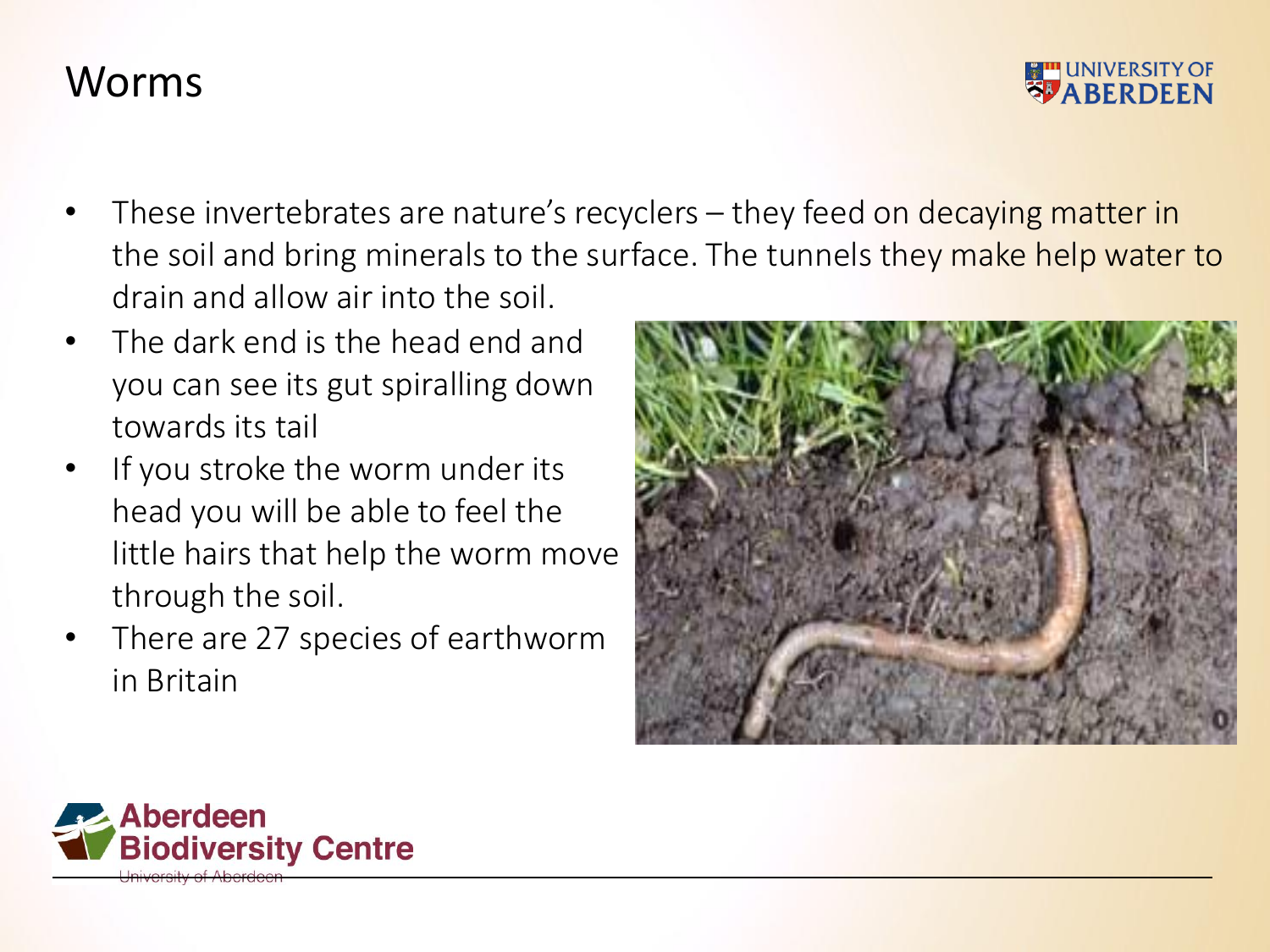#### Bees

- Three kinds of bees live in Scotland :
- Solitary bees (includes mason bees)
- Bumblebees which live in small colonies of 50 200
- Honeybees which live in large colonies with over 100,000 workers (+ 60,000 larvae) and drones
- All are good pollinators. Bumblebees especially so, because they are very hairy, buzz and are active for a long season.
- Bees have a long proboscis (mouthpart) which is ideally adapted to reach the nectar in flowers.







**Mason Bee**



#### **Bumblebee**



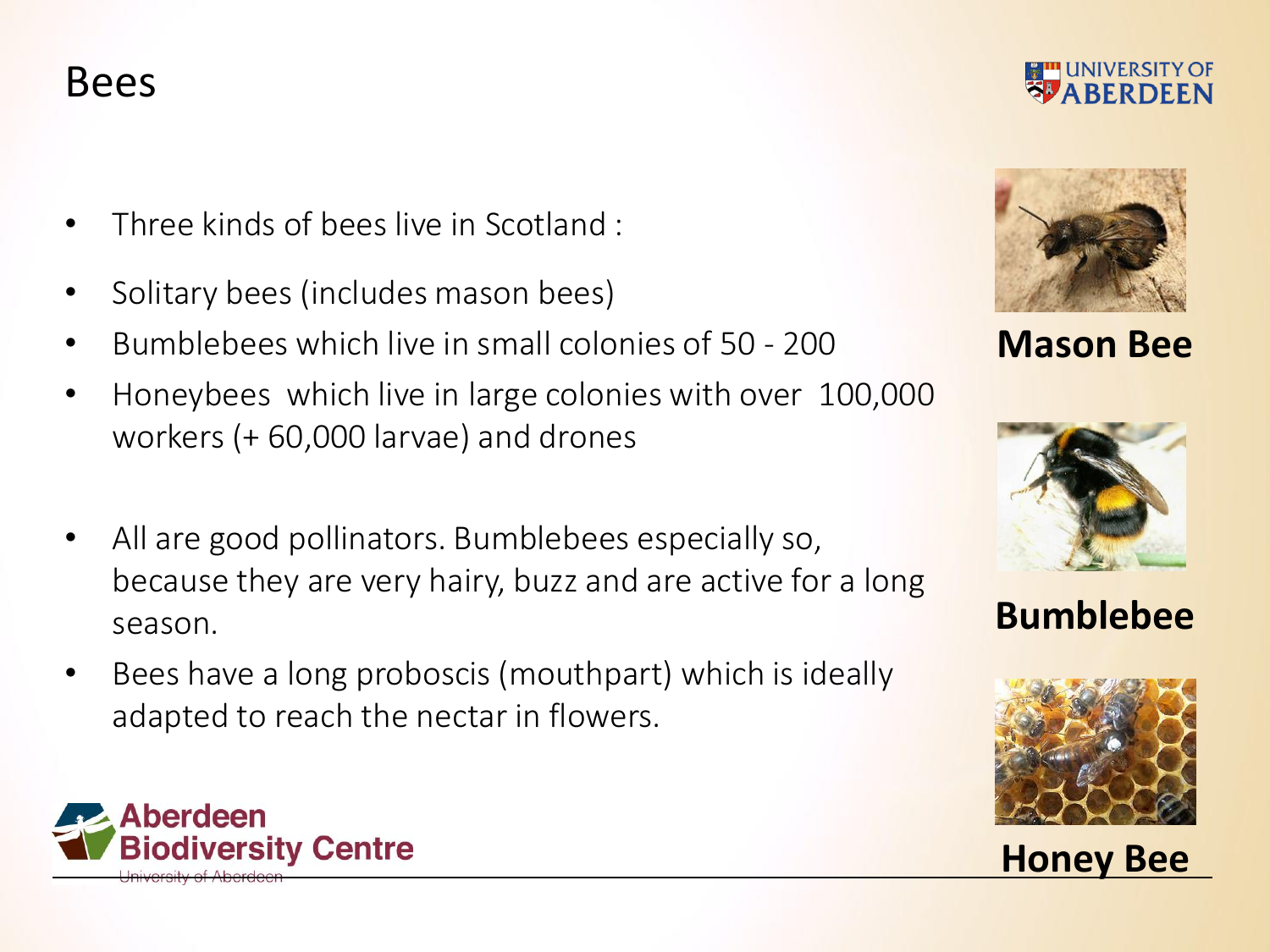### Introduction to outdoor session

#### Woodland habitats

- Broad leaved, coniferous and mixed woodland
- Native Atlantic oak, Caledonian pine, ash or birch woods
- Integral areas of grasslands, shrubs (hedges and walls)





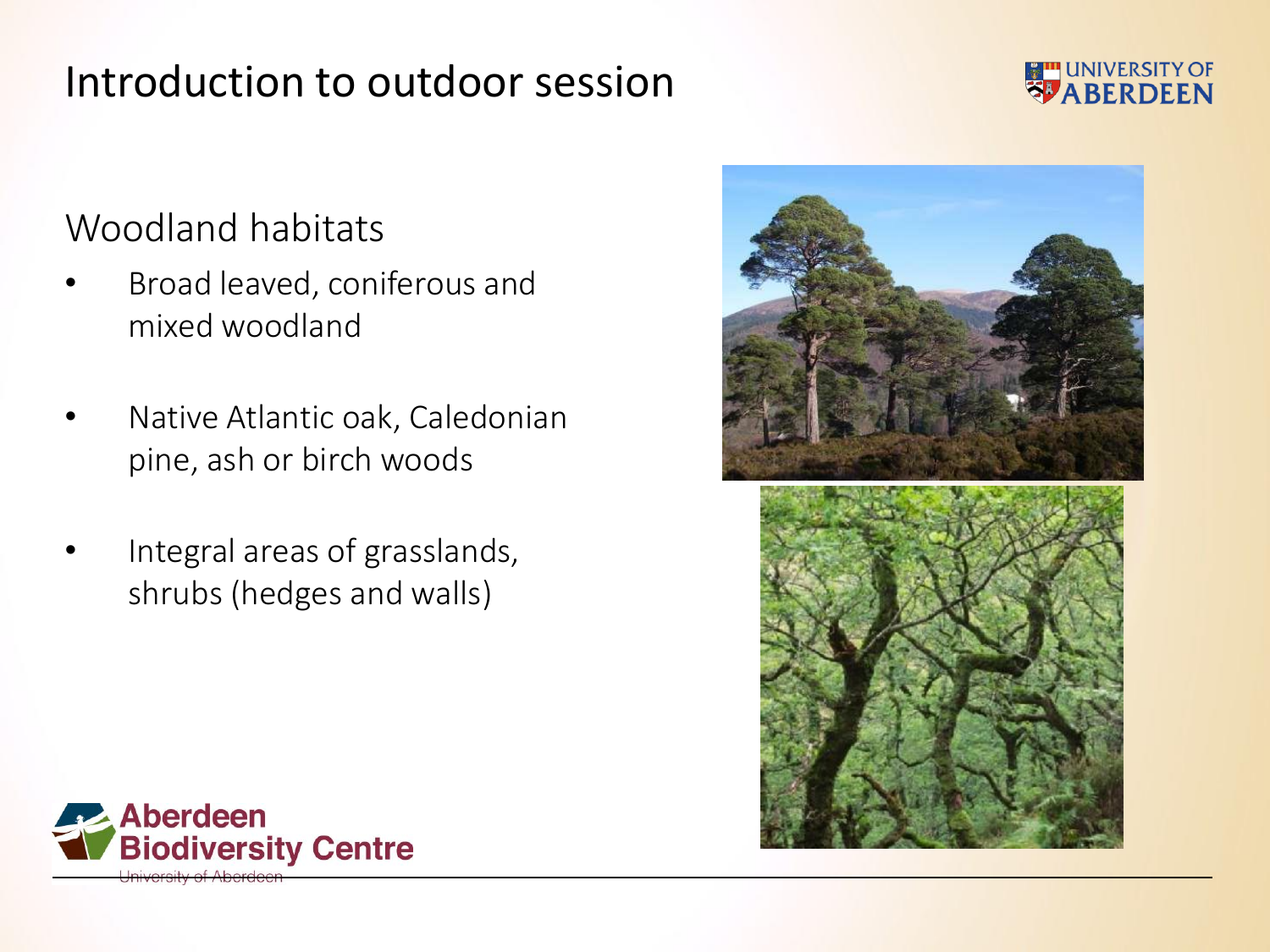# Minibeast habitats within woodlands

- 
- Under logs
- Leaf litter
- In the grass
- On a flower
- On a tree
- In the air



**EMPLOYMERSITY OF** 

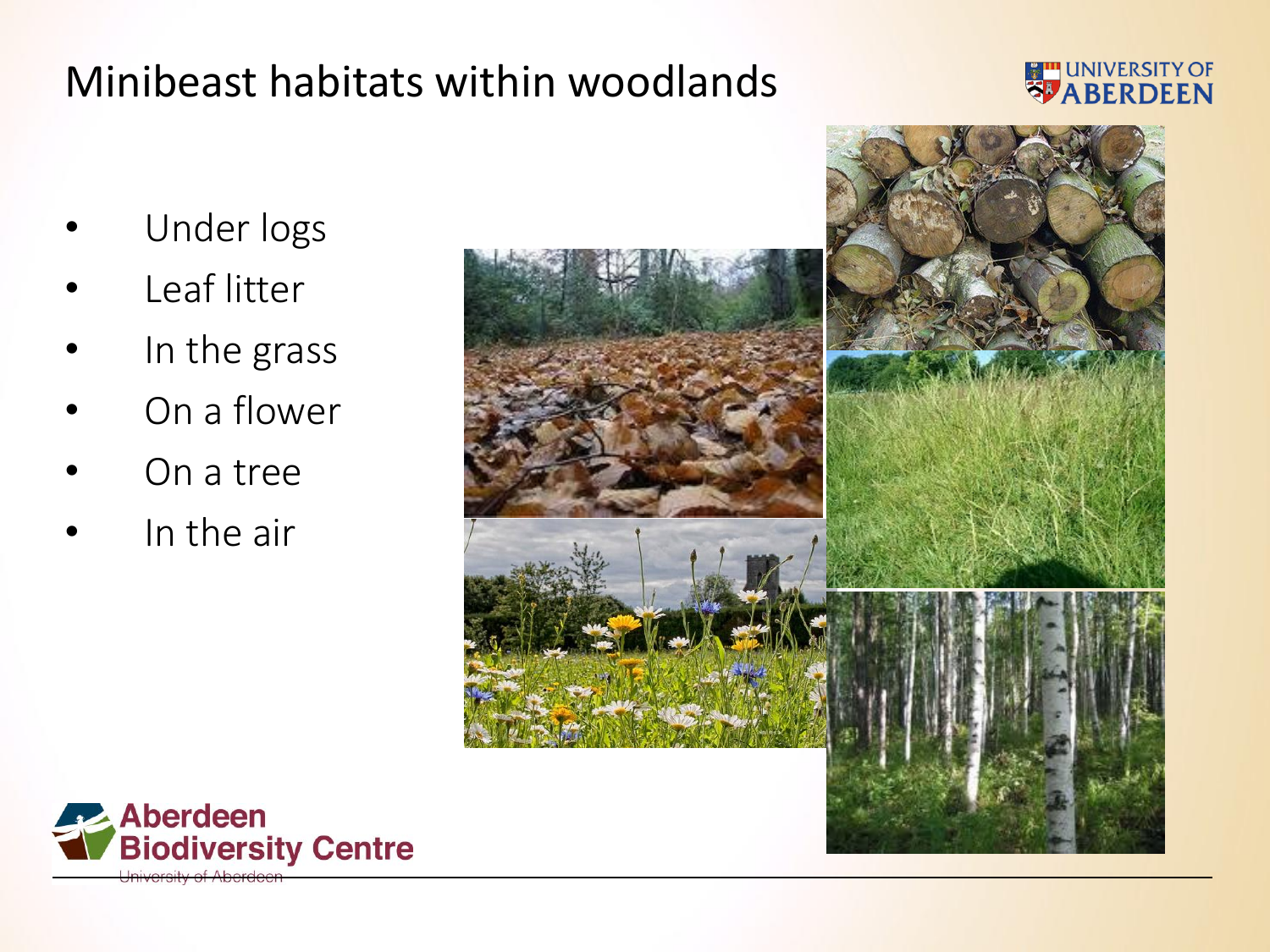# Different ways to sample minibeasts



- Direct observation
- Scavenger hunt
	- Collecting in boxes + spoon
	- No slugs or snails slime!
	- One species per box food chains
	- Return to habitat
- Nets
- **Beating**

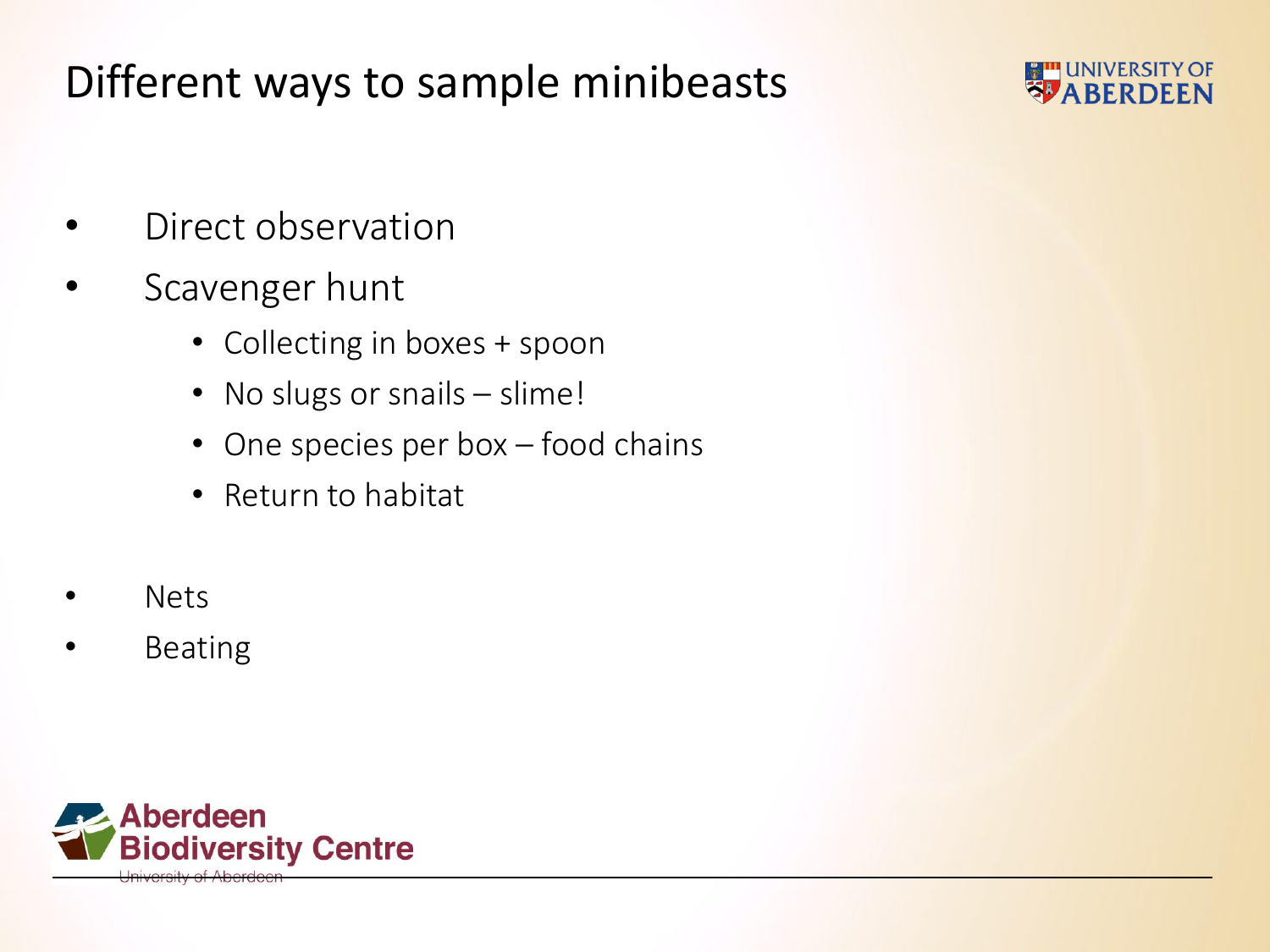# Lots of factors will affect what you find!



- Seasonality some minibeasts are only around at certain times of year
- **Temperature**
- Light levels
- Surrounding habitat
- **Cover**
- Leaf fall
- Forest floor